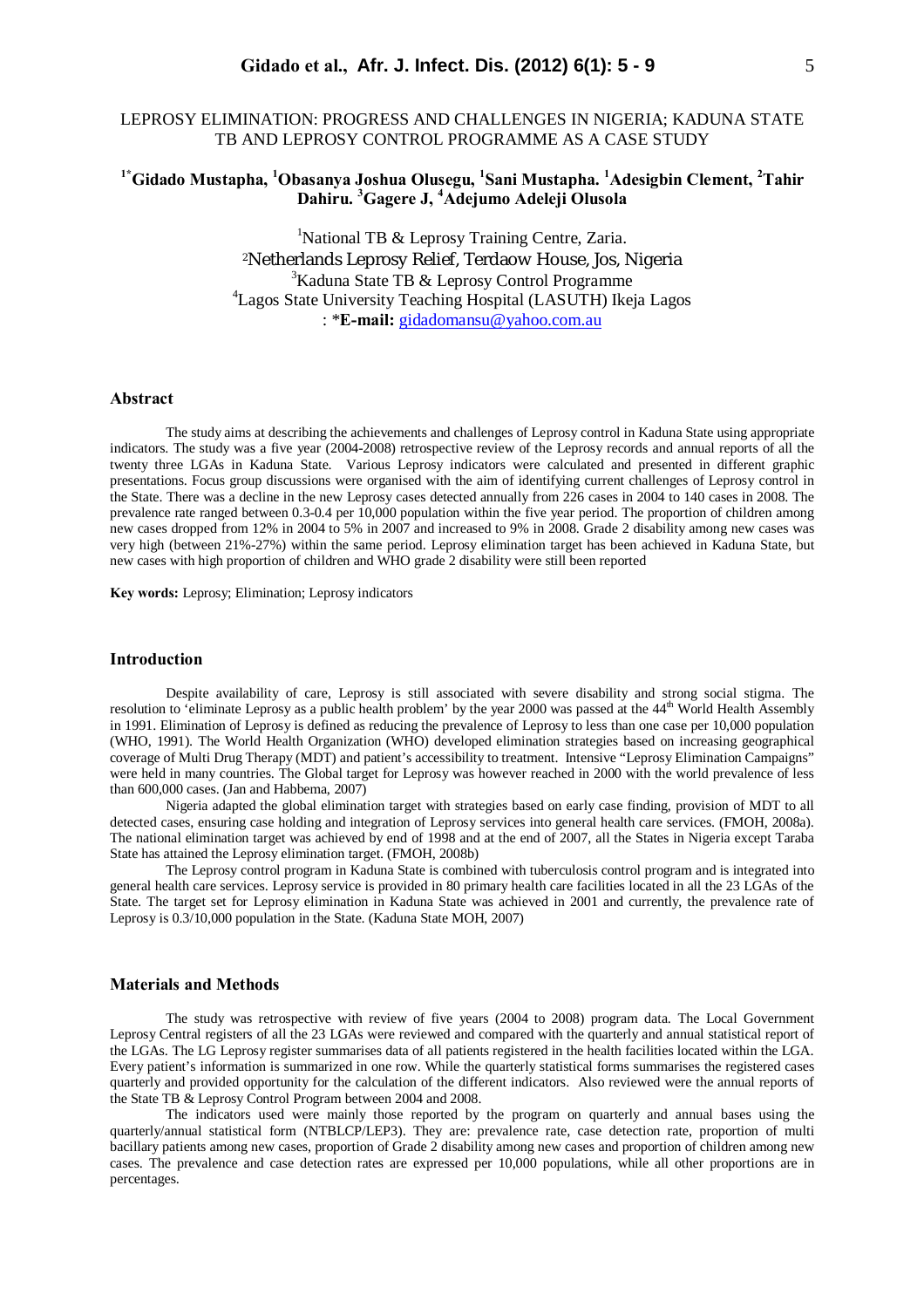Two focus group discussions were conducted among the LG TB & Leprosy supervisors during one of their quarterly meetings in order to identify the challenges encountered after achieving the Leprosy elimination target in the State. Statistical analysis was done using excel and results are presented in graghs. The transcripts of the FGDs were read several times in order to identify themes emerging from the discussions. Verbatim quotes were used to capture the perspective of the discussants and also consensus and disagreements based on the groups involved were identified.

#### **Results**

The number of Leprosy cases detected within the period under review in the state was 956; the cases were not evenly distributed in the state. Majority of the cases (32%) were reported in Zaria LGA while 18 LGAs contributed 41% of the total new cases seen. Figure 1.



**Figure 1:** Distribution of the number of new Leprosy cases 2004-2008

There was a decline in the number of new cases detected from 226 cases in 2004 to 140 cases in 2008. (Figure 2). Both the prevalence and case detection rates also declined from 0.4% in 2004 to 0.3% at the end of 2008. (Figure 3). All LGAs located in the State achieved the Leprosy elimination target with the exception of Zaria LGA which had a prevalence rate of 1.4/10,000 population



**Figure 2:** Trend of Leprosy cases detected for a period of five years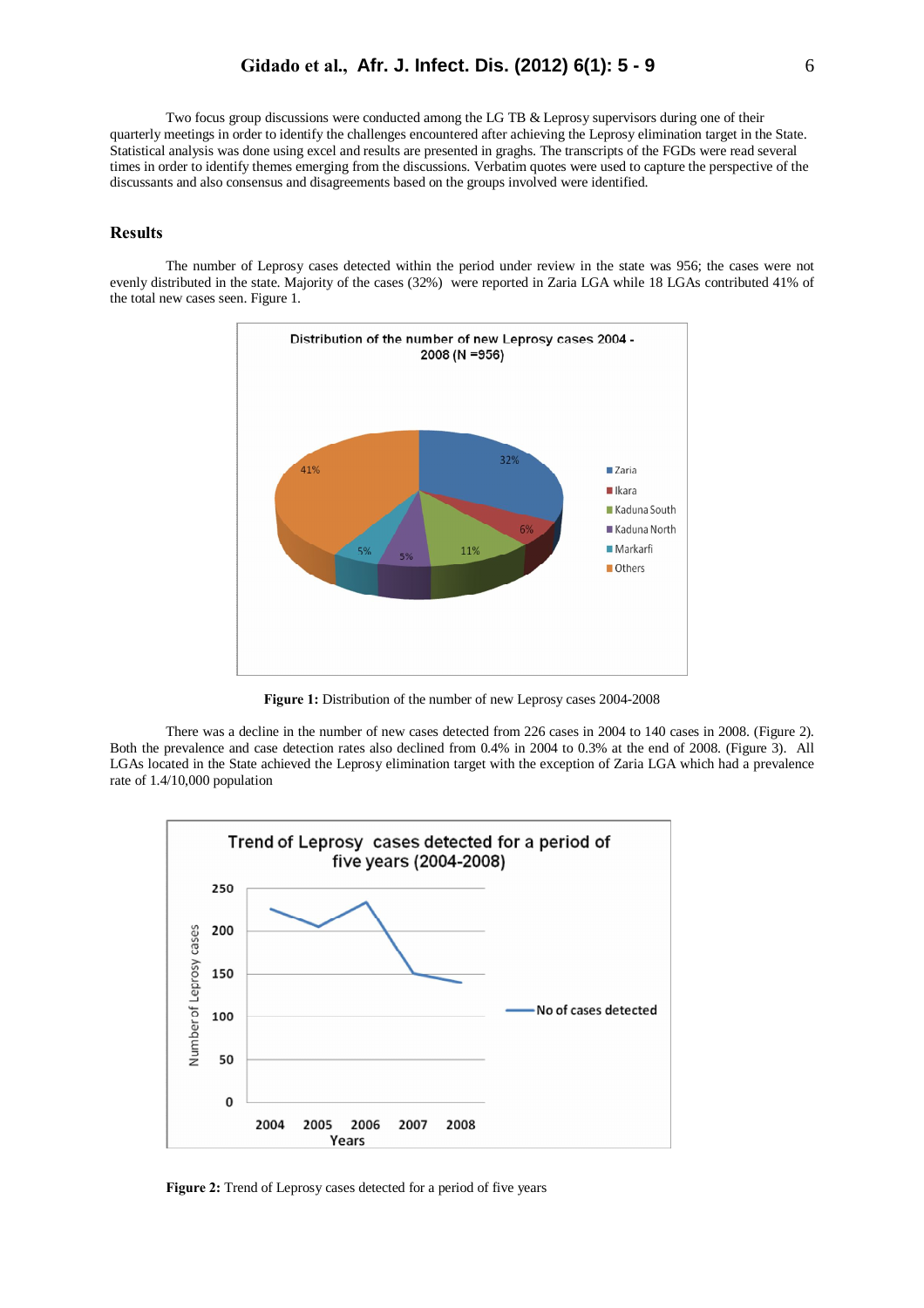This review also showed a decline in the proportion of children among new cases from 12% in 2004 to 5% in 2007, however there was an increase in 2009 to 9%. The W.H.O Grade 2 Disability among new cases was high and ranged between 21% and 27% within the five year period. Most of the patients were multi bacillary (MB) Leprosy case and the proportion of the MB has been on the increase from 83% in 2004 to 92% in 2008 (Figure 4).



Figure 3: Five years trend of prevalence and case detection rate of Leprosy in Kaduna



Five year trend of Leprosy indicators in Kaduna State (2004-2008)

**Figure 4:** Five year trend of Leprosy indicators in Kaduna State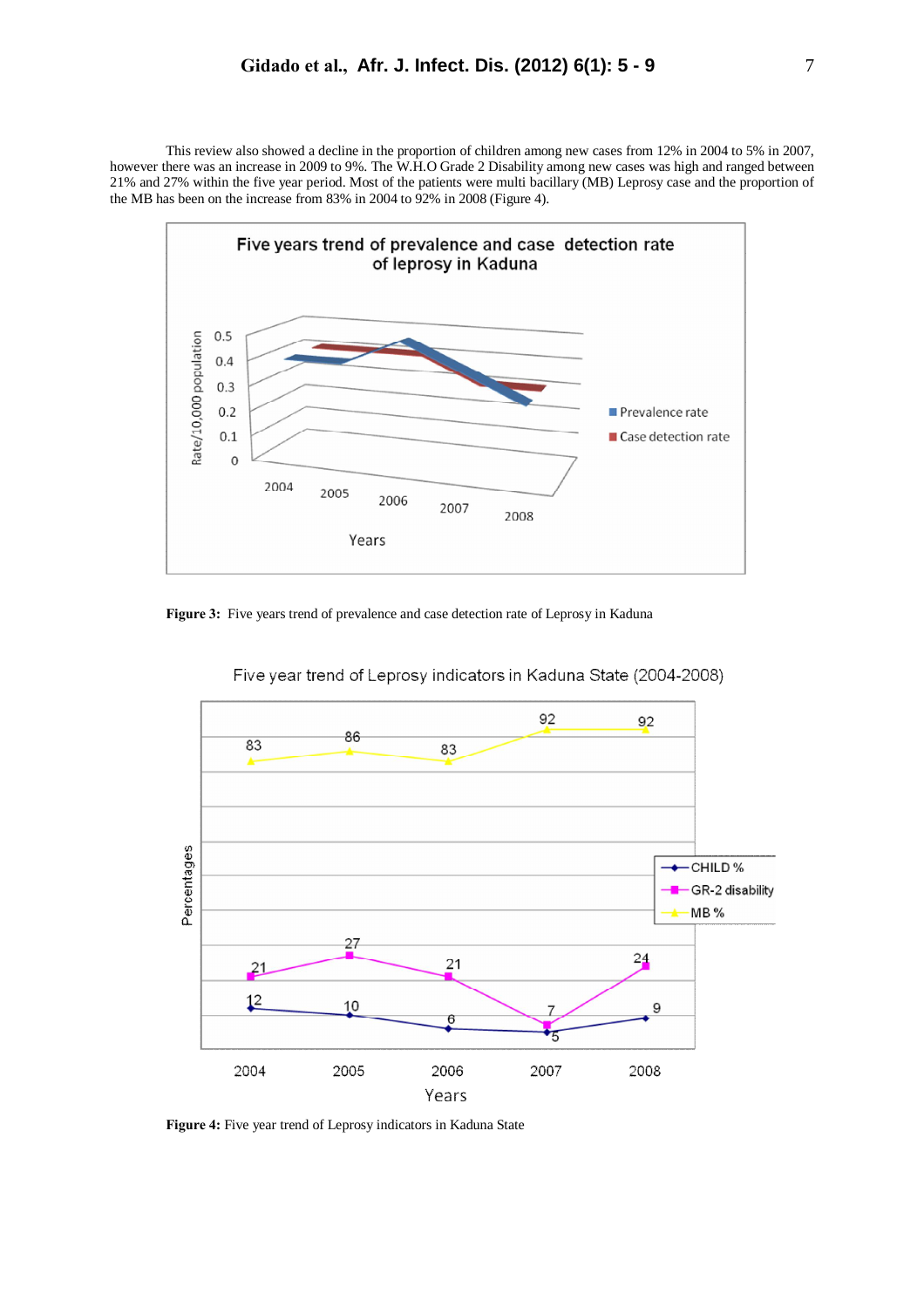During the focus group discussions held, the LG TB & Leprosy supervisors and the State team identified the following as challenges facing Leprosy control in Kaduna State after reaching the elimination target.

- Lack of adequate skills in detecting and management of Leprosy patients among general health workers
- Poor recording, especially skin charting on the Leprosy cards
- Poor referral linkages of Leprosy patients
- Non involvement of secondary and tertiary health facilities.
- Lack of comprehensive Leprosy rehabilitation activities
- Impact of TB and HIV program activities on Leprosy as most health workers are busy with TB and HIV program.
- Low government commitment to Leprosy control in the state

#### **Discussion**

The review showed a declining trend of both prevalence and case detection rate of Leprosy (including absolute new cases in the last five years) in Kaduna State. The prevalence rate in the State has consistently remained below one case per 10,000 population, with the exception of Zaria LGA with a prevalence of 1.4/10,000. This finding is comparable to the national prevalence of 0.4/10,000 population but defer on the ground that at the national level, the new cases detected yearly has remained stable between 4,500 – 6,000 (FMOH, 2008b). However similar picture is reported globally with a decline in new cases detected from 668,658 in 2001 to 174,118 cases in 2006. (Salvatore and Enrico, 2008).

The high prevalence rate of 1.4/10,000 population reported in Zaria LGA could be attributed to the pooling effect of the National TB & Leprosy Training Centre located in Zaria which serves as a referral centre to many states in Northern Nigeria. This suggests that many of the reported cases are not from Zaria LGA.

Leprosy elimination target using prevalence rate has been a subject of debate for years, because of its sensitivity to treatment duration and the fact that annual cases detected has not declined globally since 1985. (Abraham et al, 2004). The prevalence of Leprosy declined very fast with the introduction of MDT because of the reduction in the duration of treatment of Leprosy from over five years to just 12 months in the case of MB. As at the end of 2006 only six countries in the world are yet to reach the elimination goal (Brazil, Democratic Republic of the Congo, Madagascar, Mozambique, Nepal and United Republic of Tanzania).(Fine, 2006)

The second challenge is the lack of common understanding of the definition of "elimination" between technical groups and policy makers. The WHO defined Leprosy elimination in terms of reduction in the prevalence of Leprosy to a level that it ceases to be a 'public health problem' is different from the concept of disease elimination "defined as a reduction to zero level in the incidence of infection caused by a specific agent in a defined geographical area as a result of deliberate efforts; but requires measure to prevent reestablishment of transmission (Jan and Habbema 2007). Eradication on the other hand suggests zero incidence and zero transmission of disease agents. Leprosy eradication was based on an assumption that after achieving elimination target, Leprosy would die out over a period of time, provided all Leprosy services continue to be available. (Noordeen, 2007a). This assumption has however contributed to low government commitment experienced in many countries after achieving the elimination target.

The Grade 2 disability (G2D) is an observable disability among new cases and is a measure of case finding, high grade 2 disability indicates late case detection in a community. This has been consistently high above 5% in Kaduna state in the last five years (mean of 19.2%). This figure is above both global and national figures of 2.2% and 14% respectively. (FMOH, 2008b; Anonymous, 2007)

While the child proportion (CP) among new cases indicates continuous transmission of Leprosy in the community. The mean child proportion in Kaduna was 8.4%, which is slightly below the national figure of 10.8%. (FMOH, 2008b).

Both indicators (G2D and CP) are very sensitive to total new cases detected (as the denominator) and they are used as measures of program performance. They must be interpreted with caution because they are less sensitive when case detection is low. (ILEP, 2001).

As a result of the issues surrounding the usage of these indicators, WHO proposed the use of "the rate of new cases with grade-2 disability per 100,000 population" as a global indicator. The new indicator is less influenced by operational factors; focuses attention on impairments and also stimulates improvement in case detection. (WHO, 2009). The goal of the 2011-2015 strategy is to reduce the rate of new cases with grade-2 disability per 100,000 population by at least 35% by end of 2015 with a base line in 2010.(WHO, 2009).

One of the challenges identified during the focus group discussions was lack of sufficient knowledge and skills of health care workers. This may be due to the very low prevalence of Leprosy in the State. Some health workers may not encounter a Leprosy case for months, which may lead to loss of the required skill to establish the diagnosis. Noordeen stated that maintenance of skills among peripheral health workers, dealing with complications of Leprosy, disability and rehabilitation are the challenges that may be encountered after the achievement of Leprosy elimination target. (Noordeen, 2007b). Sustainability of Leprosy services depends largely on two factors: capacity building at peripheral levels and establishment of effective referral system. One recommendation has been the involvement of skin/dermatologist in Leprosy control with an effective referral system. (Ruchika, 2007; Srinivas, 2007). The implication for the Leprosy programme in Nigeria is to integrate Leprosy control activities into the Secondary and Tertiary health facilities for diagnosis and management of complicated Leprosy cases and strengthening of the referral system. Health workers at primary health care levels and private sector should be trained on how to suspect Leprosy based on clinical signs and refer to designated centres for confirmation, MDT administration and identification of early signs of Leprosy reaction. While health care workers at secondary and tertiary health facilities should be trained on diagnosis and management of complications of Leprosy.